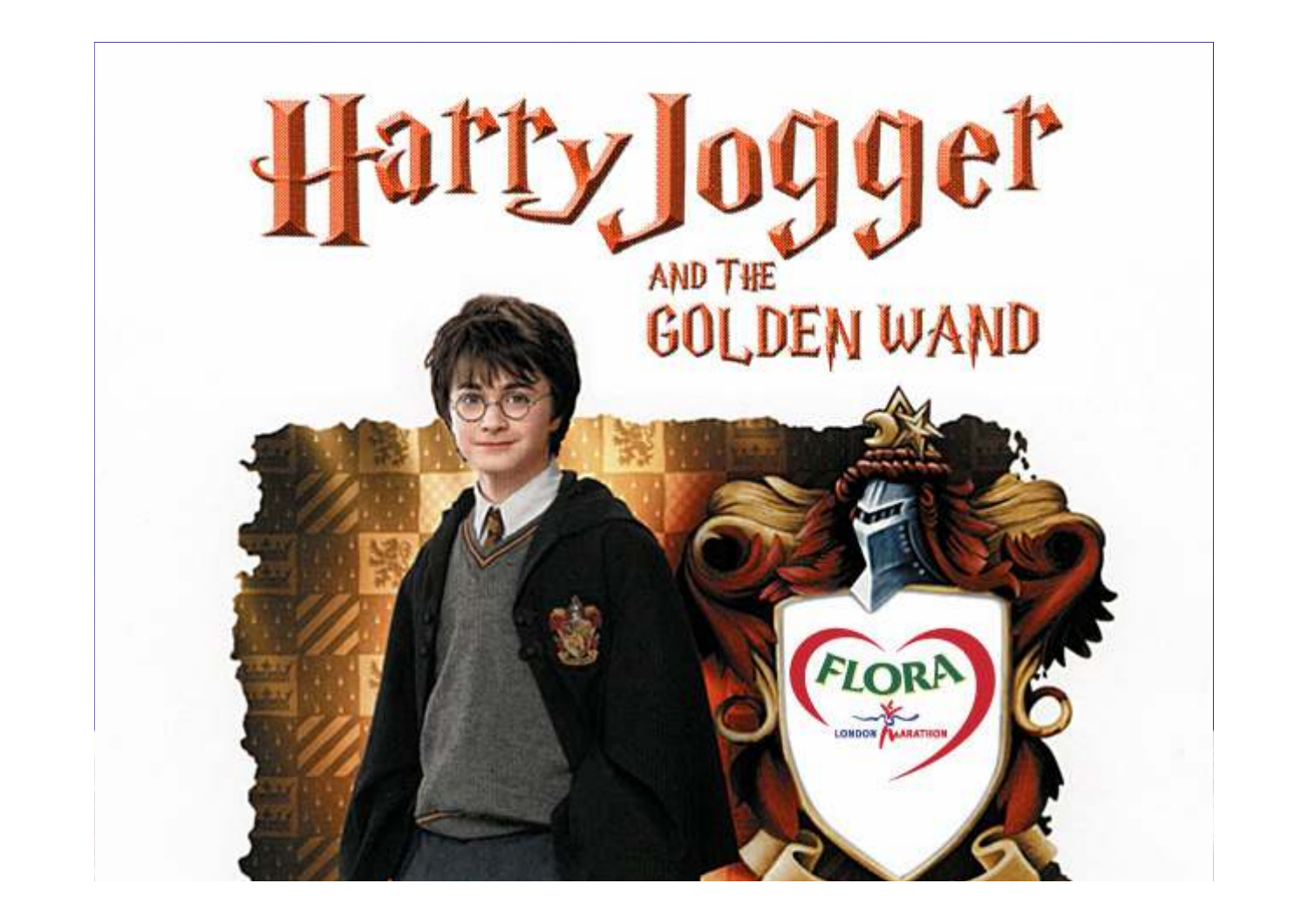

### Top Ten Ways to Hit Your Target

Simon DoggettUser Marketing

Justgiving

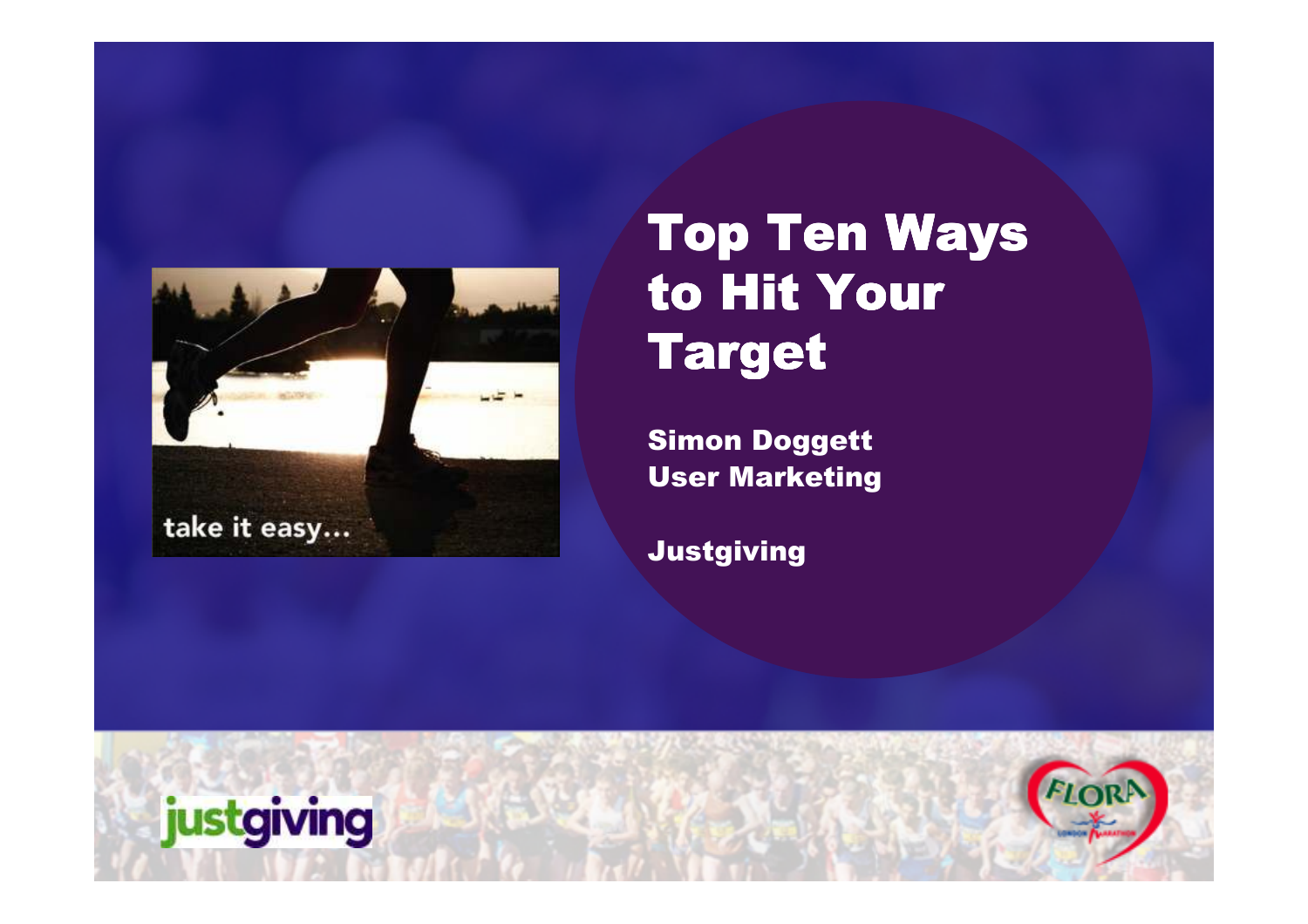#### *O* justgiving

#### • Your Account • Help • Home



#### London Marathon

#### Official charity fundraising service

#### Raise funds the easy way



A Personal Fundraising Page from Justgiving com is the easiest way to collect sponsorship for your chosen charity.

1. To create your page now, choose a charity, add a photo, write a message Cathy Wilson, FLM runner and email everyone you know.

#### Sponsor a friend

read more

Enter your friend's name to find their Flora London Marathon 2007 fundraising page:

**SEARCH** 

VerlSign **Secured** 

**VEDIEY** 

2. Your friends can sponsor you by credit or debit card from anywhere in the world, and get an immediate email receipt.

3. You put your feet up and watch your totals grow!

Justgiving sends your donations directly to your charity's bank account and automatically reclaims 28% extra in Gift Aid on donations by UK taxpayers. It is the most efficient way to raise funds.

NOTE: Our online sponsorship service is only open to runners who have secured a place in the Flora London Marathon 2007. Please do not build a page until you are certain vou have a place. Read more..

**CREATE YOUR PAGE ··· }** 

#### **How it works**

Find out more See a sample page

Visit our FLM forum!

#### **Top fundraisers**

- Melissa Cowley  $\mathcal{F}$ £2.923.00
- 2. sergey sheshuryak £2,744.00
- 3. stuart collinos £2,356.00
- 4. Robert Schooling €2.118.00
- 5. Joshua Gardner €1,755.00
- 6. Chris Bradshaw €1,651.00
- 7. Peter Mead €1,578.20
- 8. Simon Lamkin £1,400.00
- 9. anthony meacham €1.337.00
- 10. Craig Edwards €1,307.20
- Amounts raised online.

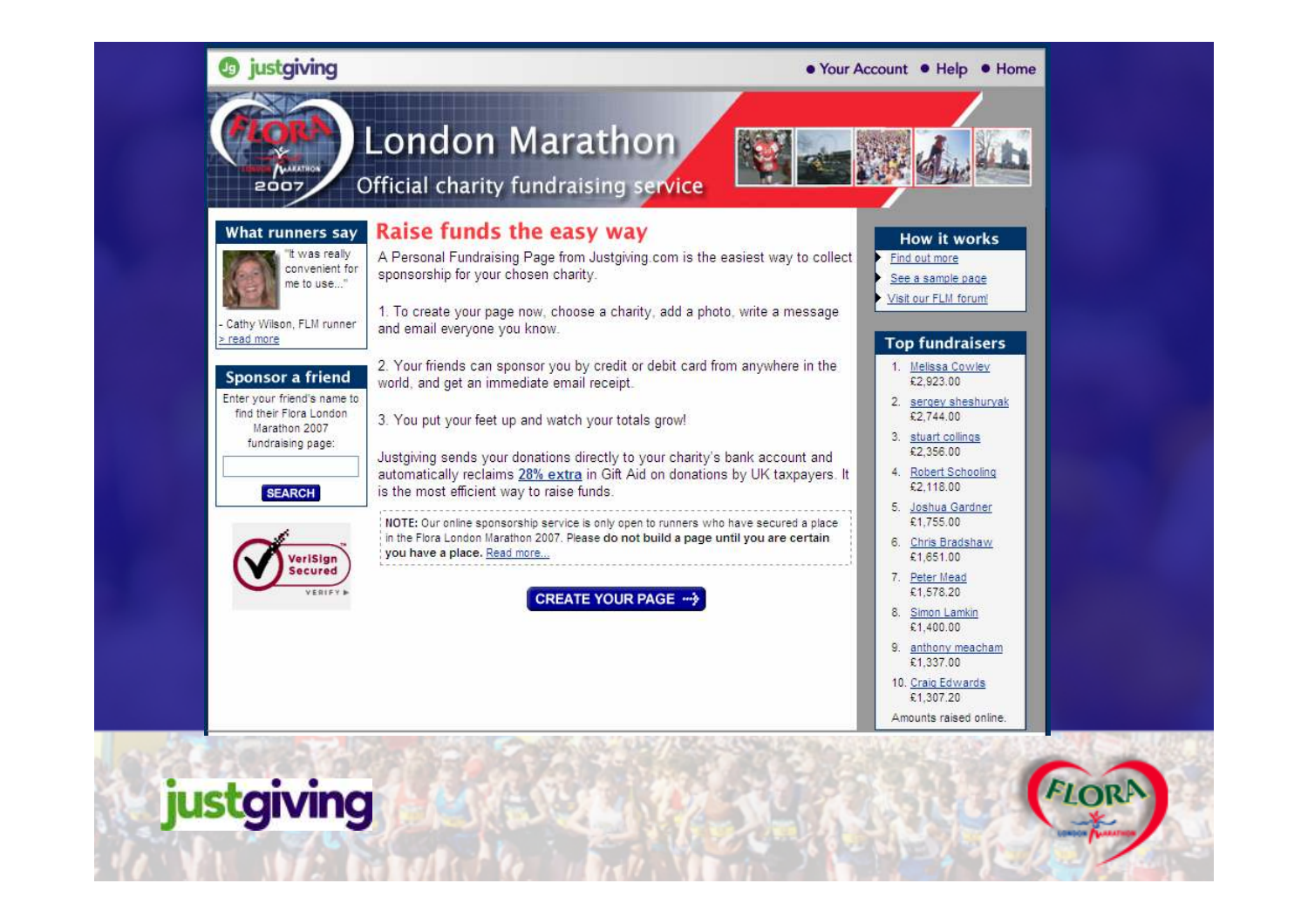### 1. Get personal

- Start with close friends and family
- *Why* are you running the marathon?
- People tend to match amounts so start with the most<br>——————————————————— generous
- Zero is an intimidating figure. You could lose donations if people are faced with this:



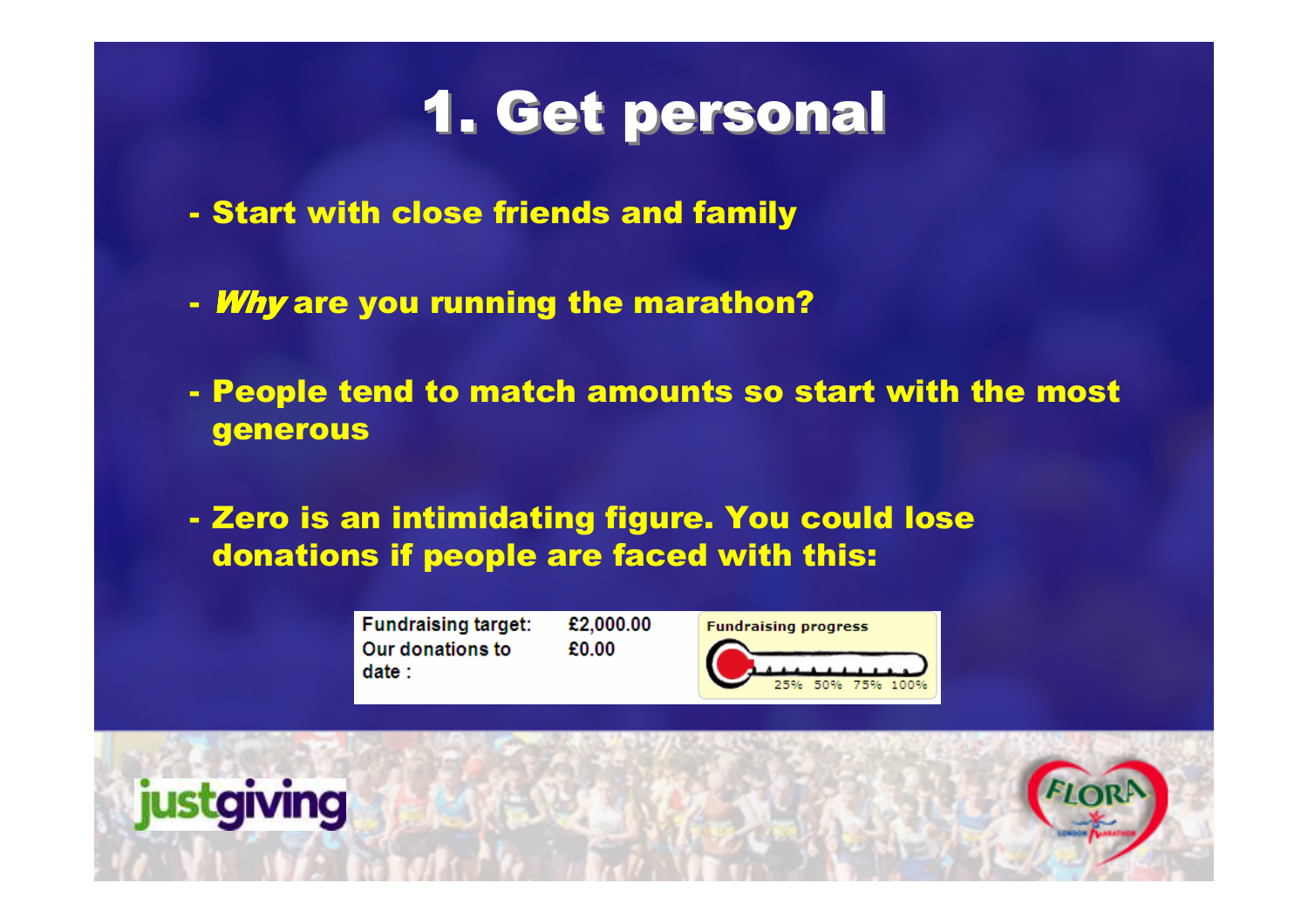## 2. Tell Everyone

- •All your work colleagues
- •All of your neighbours
- •All of your old schoolfriends
- •All of your old university friends
- •All of your ex-colleagues
- •In a club? Tell them.
- •Go to the pub. Tell them too.

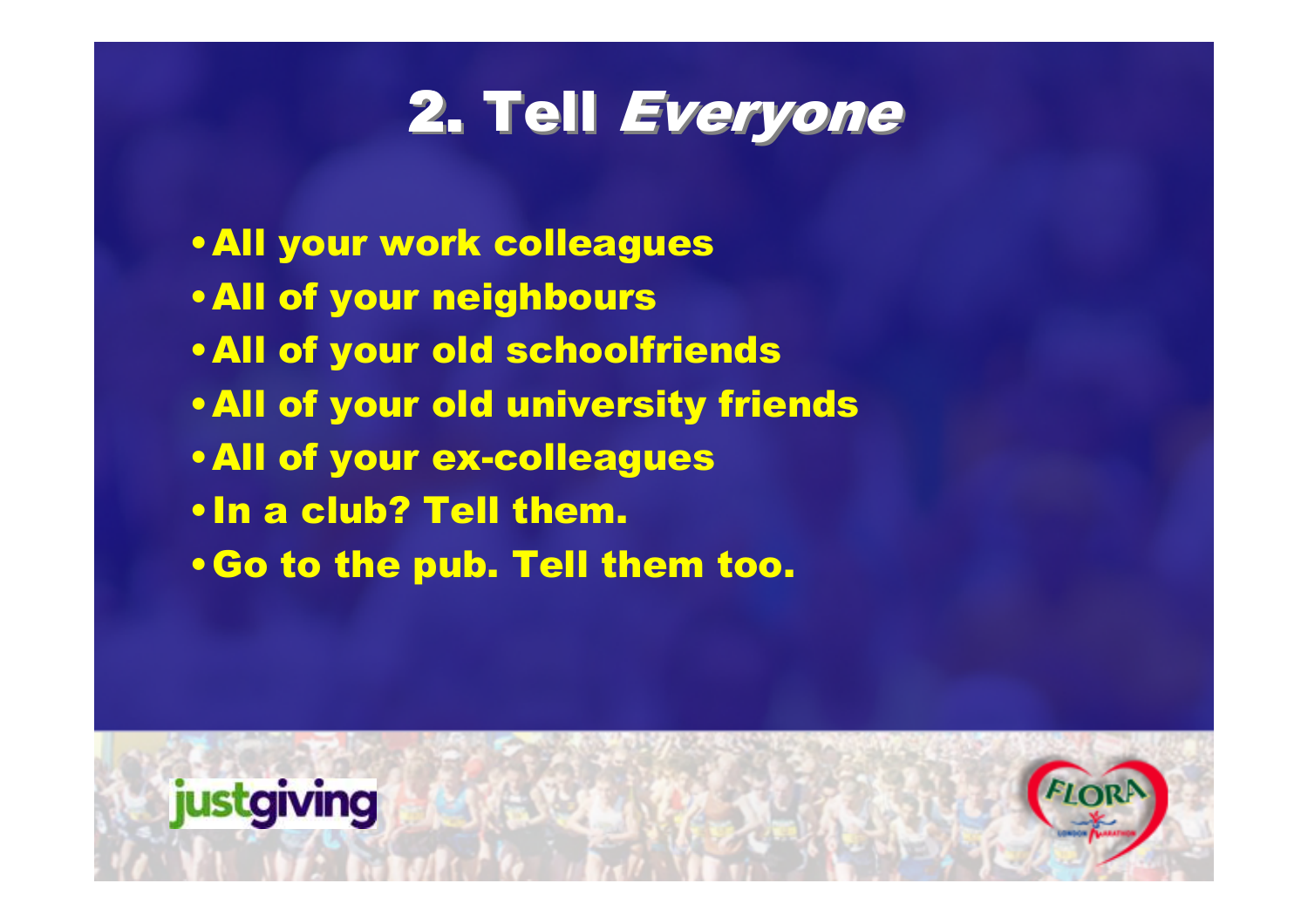## 3. Get in the papers

- Write a press release they're desperate for copy
- Send it to all the surrounding local papers
- Phone them and chase them up
- Make sure they print the address of your fundraising page
- Readers should be able to contact you somehow
- Don't expect £1000s if you do get in print

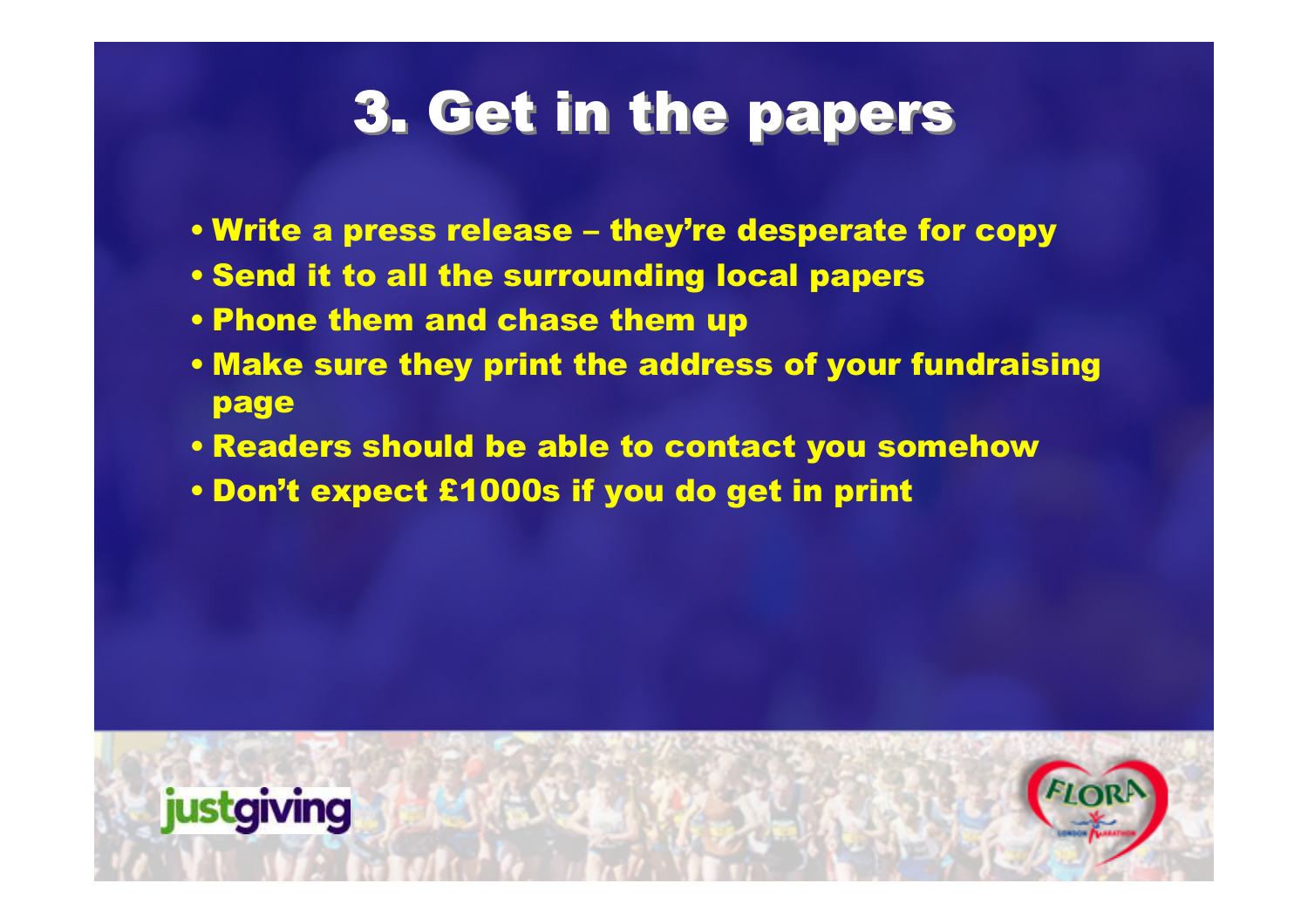### 4. Get online

| <b>Amount raised offline:</b><br>£1,322.00<br>Plus Justgiving has reclaimed Gift Aid of:<br>£3,933.22 | *Total donated online: | £15,098.01     |
|-------------------------------------------------------------------------------------------------------|------------------------|----------------|
|                                                                                                       |                        |                |
|                                                                                                       |                        |                |
|                                                                                                       |                        |                |
|                                                                                                       | RSS <sub>3</sub>       | more about RSS |









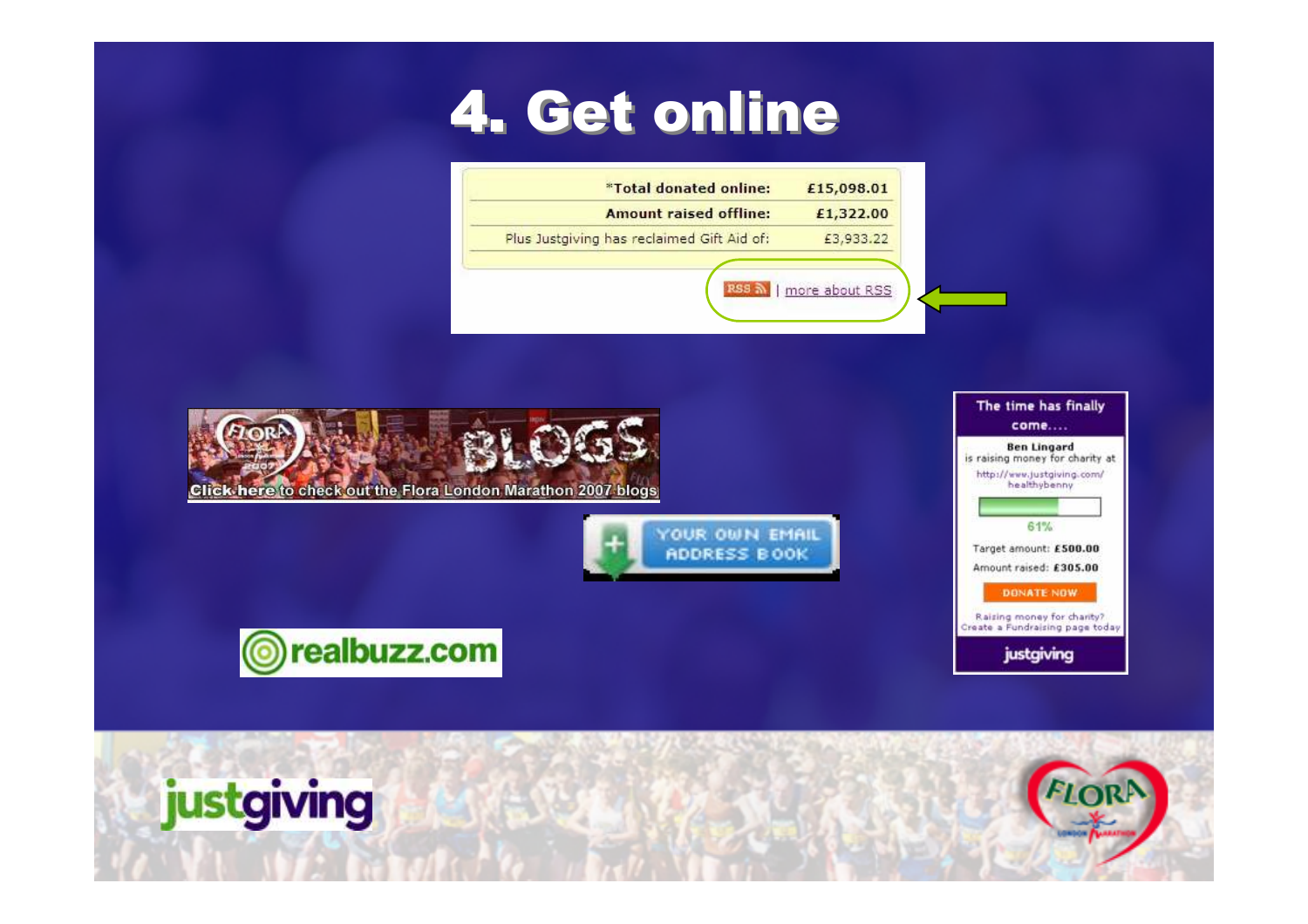### 5. Talk to each other

- You've all got similar targets
- You've all got ideas
- What has worked?
- And what hasn't?
- Do it online at our forum:

#### Meet fellow fundraisers

Join our forums to get tips on training and how to make your page work! Be inspired and let us know what you think. Join in here



• Or do it on Realbuzz:



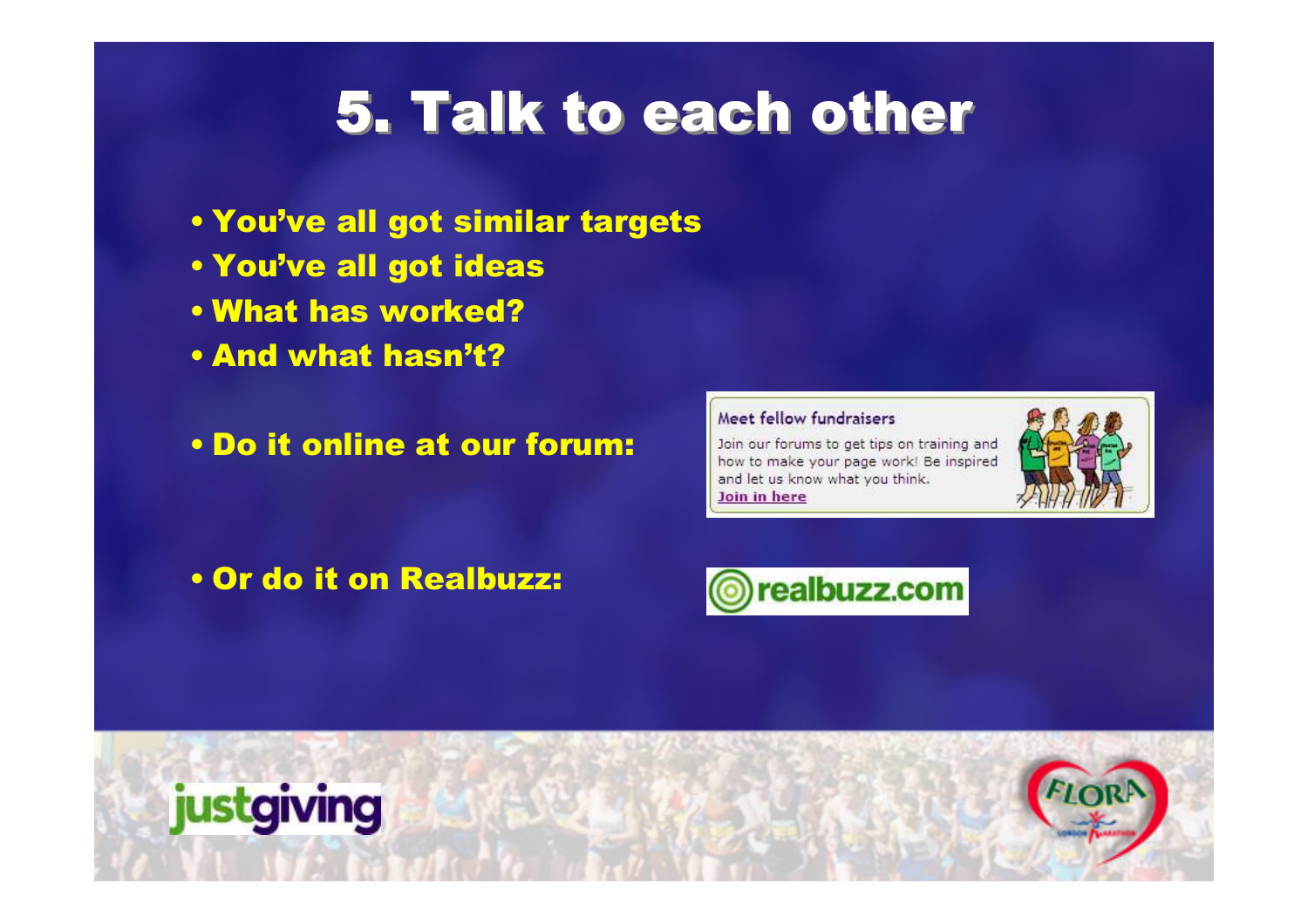# 6. Make some printables

- •Make some posters
- •Make some cards to hand out
- •Send your page address to people via SMS on your mobile
- •Print your web address on your training gear



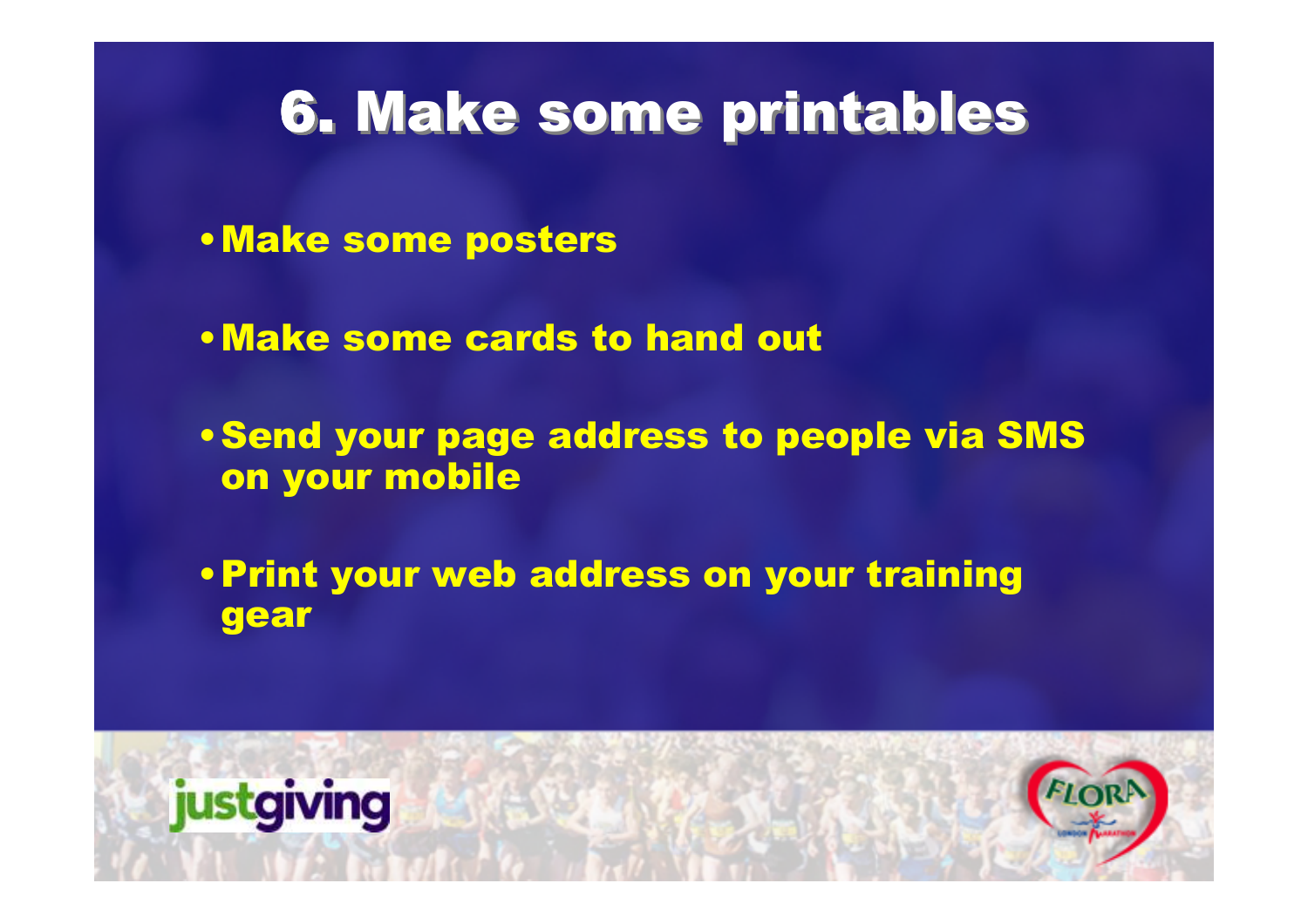# **7. Always communicate the Cause**

- Sounds obvious, most *common* mistake<br>————————————————————
- Your friends donate to you
- Tell them what their money is achieving

| £5.00                       | could pay for a child to go to an out of<br>school activity to develop new skills.                                 |
|-----------------------------|--------------------------------------------------------------------------------------------------------------------|
| £10.00                      | could help provide up to 30 minutes of<br>help or advice on the Learning Disability<br>Helpline.                   |
| £25.00                      | could help pay for advice for an adult<br>$\bigcirc$<br>finding their own home.                                    |
| £50.00                      | could help recruit two volunteers to work<br>with people with a learning disability.                               |
| £100.00                     | $\bigcap$ could help pay for a child who has<br>difficulty speaking to go to a workshop to<br>learn sign language. |
| Other $\bigcirc$ $\epsilon$ | 10                                                                                                                 |

• Ask your charity and get your facts straight

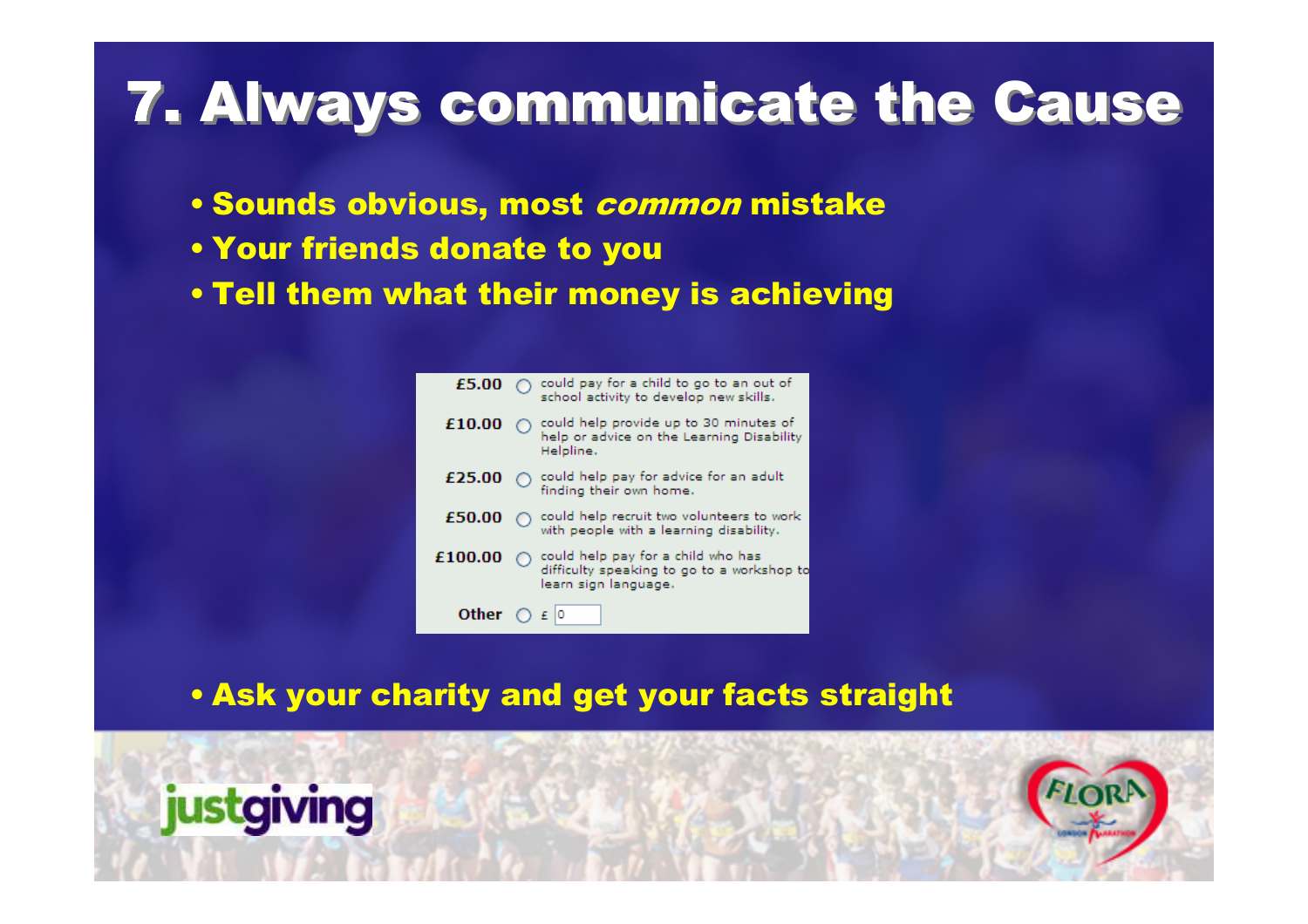# **8. Talk to your charity**

- Events fundraisers are the real experts!
- Don't be afraid to contact them
- Ask them for ideas
- Find out what other runners are up to
- See if there are other runners in your local area you could train with

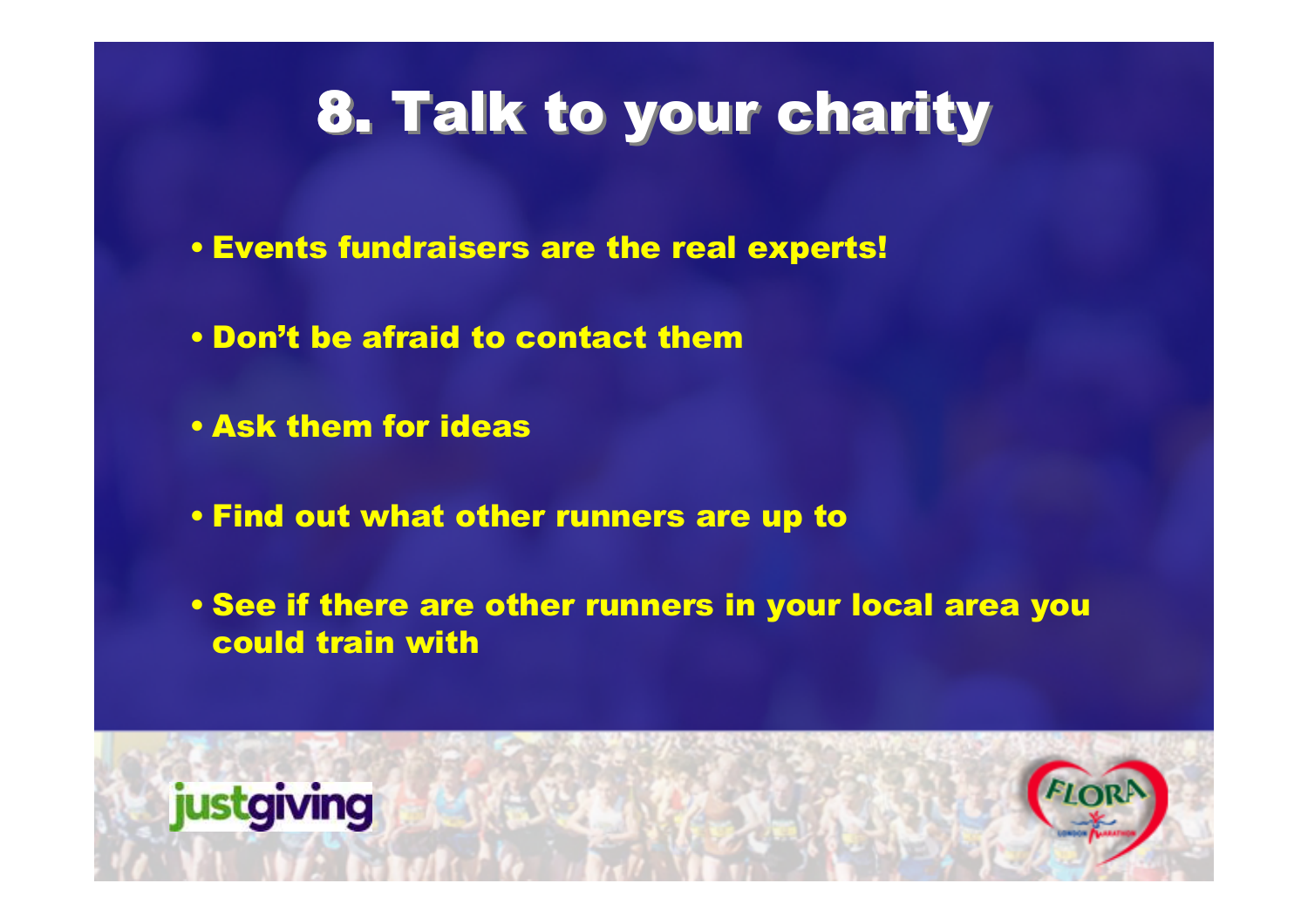### 9. Talk to us!

- We depend on your feedback
- Tell us what worked and what didn't
- Read our blog, we'll be sharing inspirational stories
- Come and say hi at the London Marathon Expo

• If you have any questions, problems or fancy a chat, call our helpdesk

## 0845 021 2110

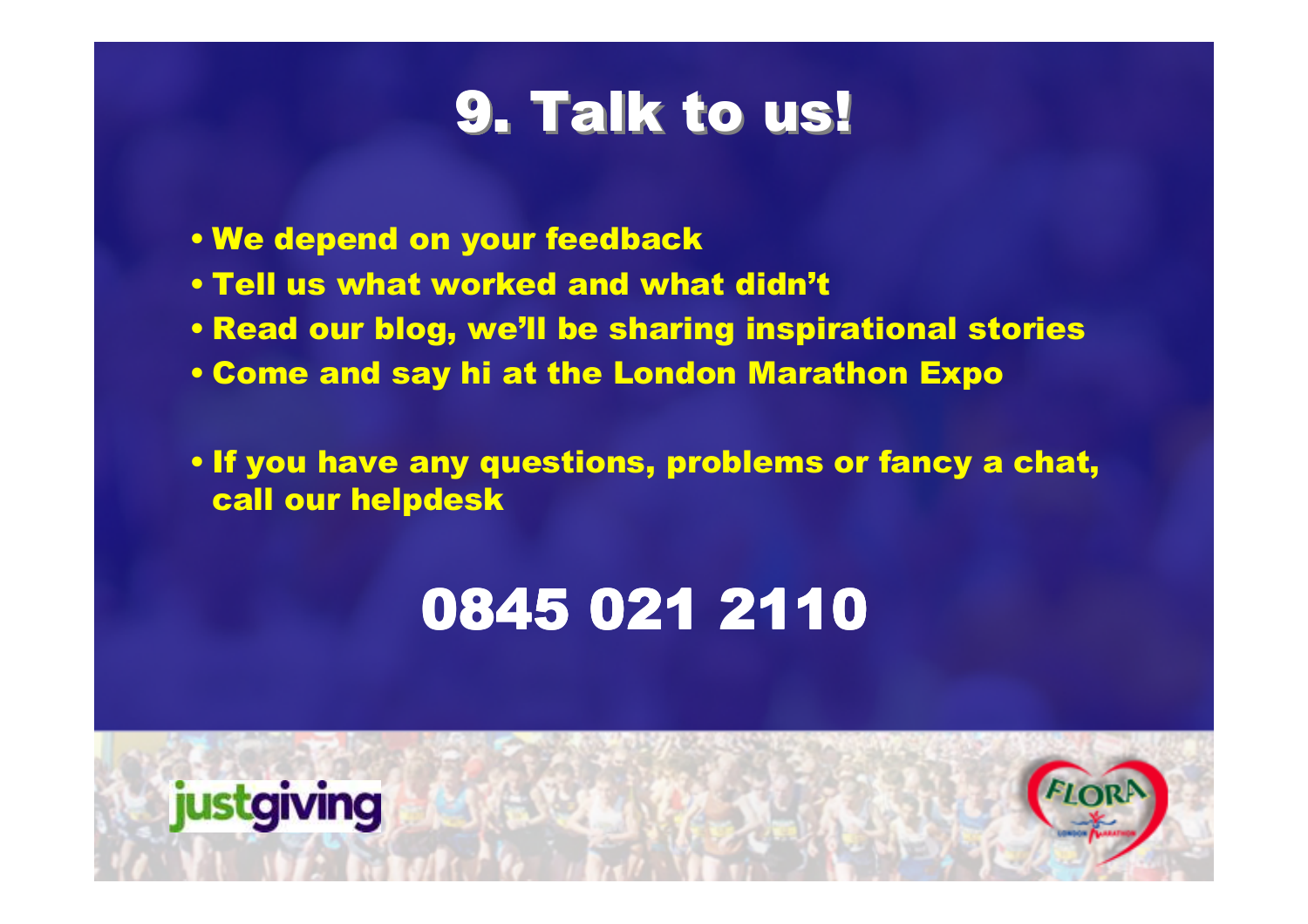## 10. Keep fundraising

- Don't stop after the marathon
- Don't stop if you've already hit your target
- Tell everyone how it went
- 20% of all online sponsorship comes in after the event
- Update your page with a photo of you finishing the race